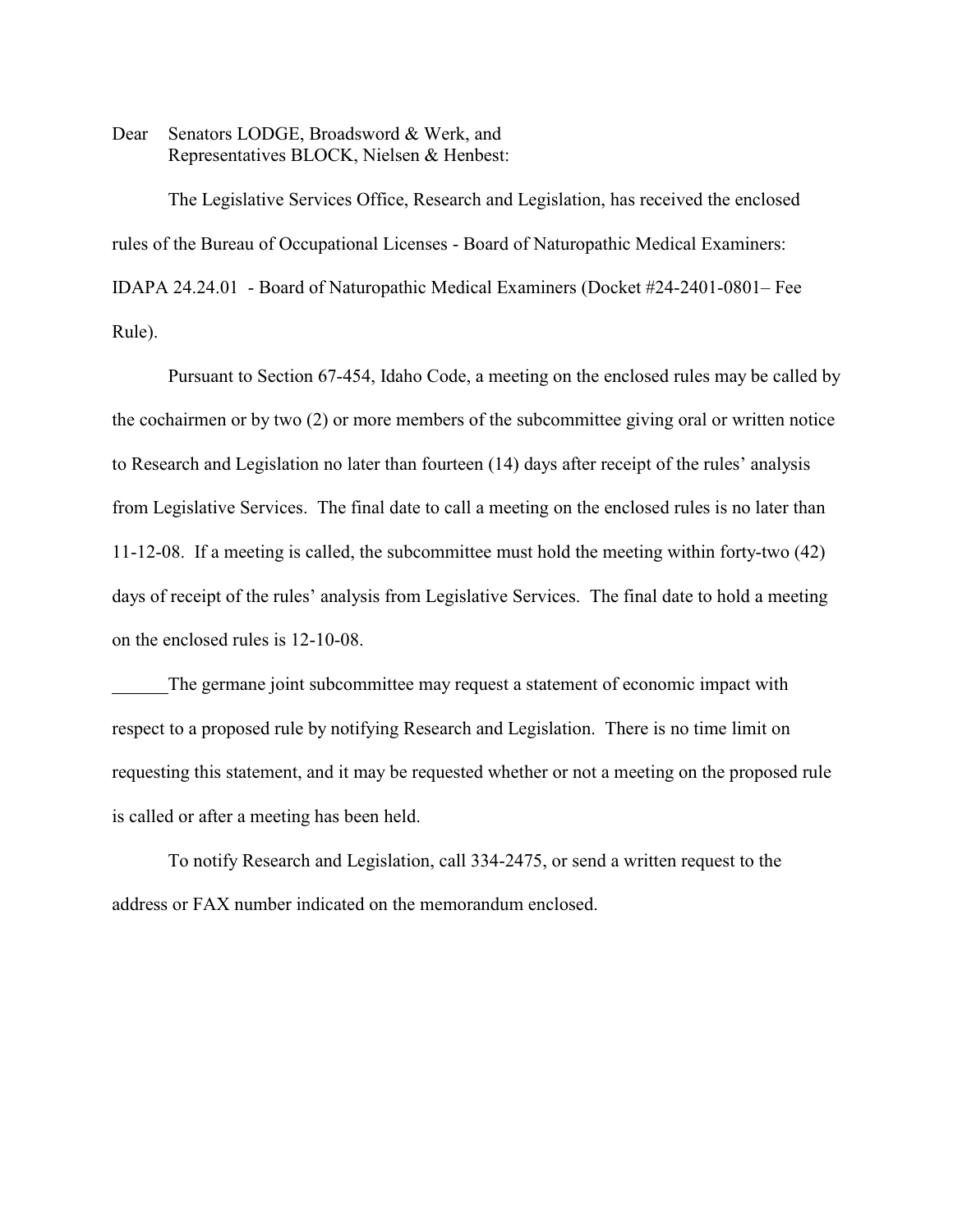# **MEMORANDUM**

| TO:             | Subcommittees for Administrative Rules Review of the Senate Health and<br>Welfare Committee and the House Health and Welfare Committee |
|-----------------|----------------------------------------------------------------------------------------------------------------------------------------|
| FROM:           | Eric Milstead, Principal Research Analyst                                                                                              |
| DATE:           | October 23, 2008                                                                                                                       |
| <b>SUBJECT:</b> | Board of Naturopathic Medical Examiners (Bureau of Occupational Licenses)<br>IDAPA 24.24.01 (Docket No. 24-2401-0801-- Fee Rule)       |

The Bureau of Occupational Licenses has submitted proposed rules at IDAPA 24.24.01 - Rules of the Board of Naturopathic Medical Examiners. The board notes that negotiated rulemaking was not conducted because a public hearing is scheduled to hear comments on the proposed rule. It should also be noted that, as of the date of this memorandum, the Board has no administrative rules in place. Among other provisions, the Board's proposed rules include the following:

- Address and other contact information for the Board (Section 005);
- Provisions governing the filing of license applications (Section 100);
- Requirements for licensure (Section 125);
- Implementation of fees (Section 150). The fees in the proposed rule are in amounts that do not exceed the statutory maximum. (See, Section 54-511, Idaho Code–The fee for licensure shall not exceed \$500);
- Provisions governing examinations (Section 200);
- Scope of Practice (Section 300); and
- Provisions governing continuing education (Section 350).

Although the proposed rules appear to be within the authority granted to the Board under section 54-5109, Idaho Code, we note the following matters regarding the proposed rule.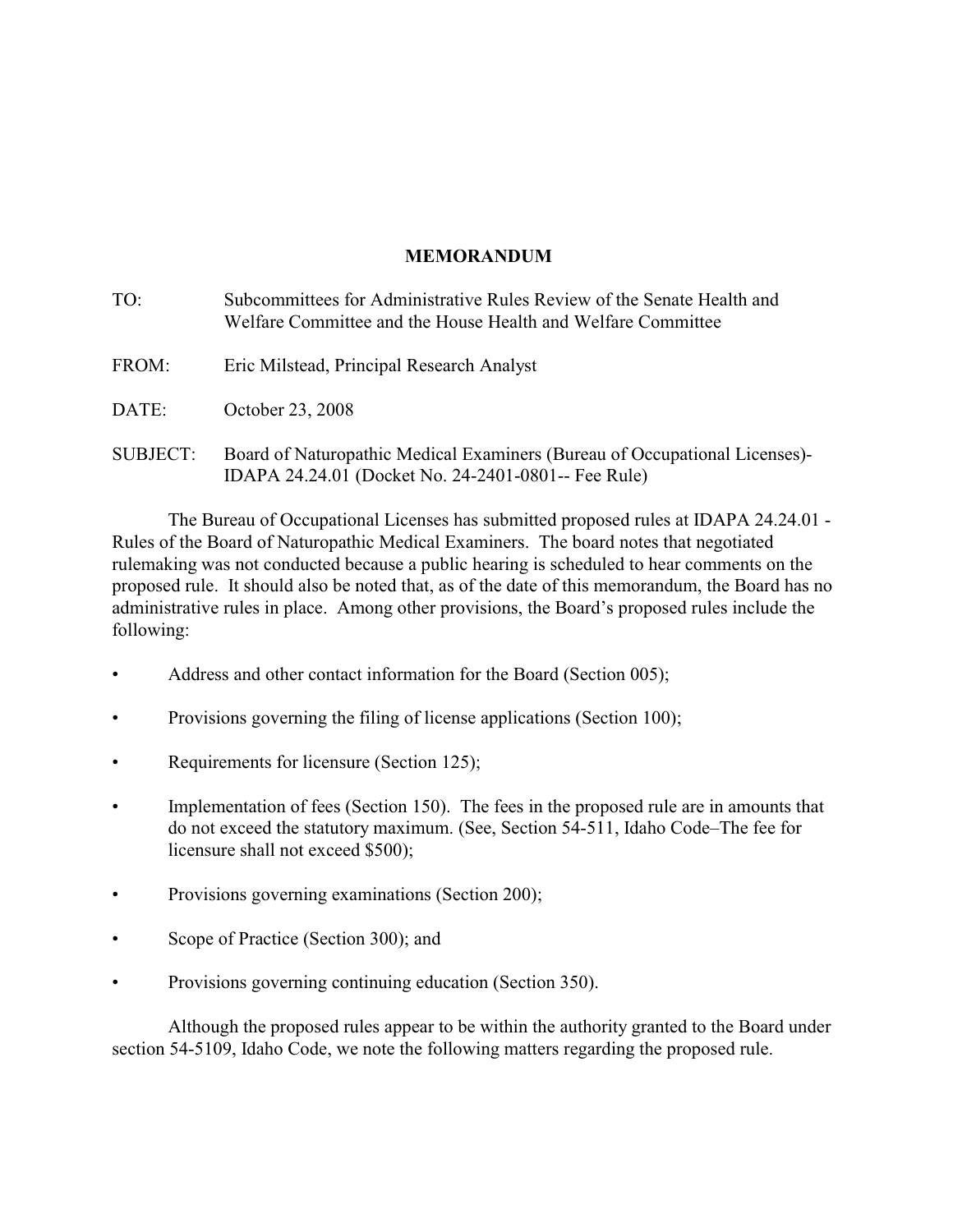## • **Proposed Rule Section 125–Requirements for Licensure.**

The proposed rule is a verbatim recitation of existing statute, section 54-5112, Idaho Code. The rule states that new applicants will "provide proof of completion of an approved naturopathic medical program approved by the board." While this language is an exact restatement of existing code, we find nothing in the proposed rule indicating or describing what naturopathic medical programs have been approved by the Board. Nor does the rule provide any guidelines or criteria by which the Board would approve a naturopathic medical program. We note that other Idaho boards appear to approach this issue in a somewhat different manner. For example, the rules for the Board of Medicine provide that an acceptable school of medicine is one that has been accredited by certain national accrediting organizations which are noted in the Board of Medicine's rules. Similarly, the rules for the Board of Optometry specifically reference that the Board of Optometry recognizes as reputable and in good standing those schools of optometry which have met the standards established by the Council on Optometric Education of the American Optometric Association. Also, the Board of Chiropractic Physicians rules, as part of the Board's licensure requirements, direct that applicants must have graduated from a "CCE" approved college or university. "CCE" is the Council on Chiropractic Education which is the agency recognized by the U.S. Secretary of Education for accreditation of programs and institutions offering the doctor of chiropractic degree. Finally, the state Board of Pharmacy rules require that successful applicants must have graduated from a college recognized by the Board and that such college must be accredited by the American Council on Pharmaceutical Education.

We note that the Council on Naturopathic Medical Education is recognized by the U.S. Secretary of Education as the national accrediting agency for programs leading to the Doctor of Naturopathic Medicine or Doctor of Naturopathy degree. However, the proposed rule does not reference this accrediting entity and only notes that new applicants provide proof of completion of "an approved naturopathic medical program approved by the board." It would seem appropriate that the Board consider providing in rule the criteria or standards it will use to "approve" a naturopathic medical program. The provision of such criteria or standards would provide public guidelines and a degree of transparency to the Board's assessment and determination in judging and approving naturopathic medical programs.

• **Rule 200– Examinations.** The proposed rule states that all applicants must pass a board approved examination in accord with sections 54-5109 and 54-5112, Idaho Code. The rule also states that the examination shall be the Naturopathic Physicians Licensing Examination (NPLEX) published by the North American Board of Naturopathic Examiners; or other examinations as may be approved by the Board. While the proposed rule specifically references the NPLEX examination, it also provides for any other examination so long as that examination is approved by the board. Again, this approach differs from other health-related state regulatory boards. For example, the state Board of Nursing's rules require that applicants for professional or practical nurse licensure successfully pass one of two specific examinations, the National Council Licensure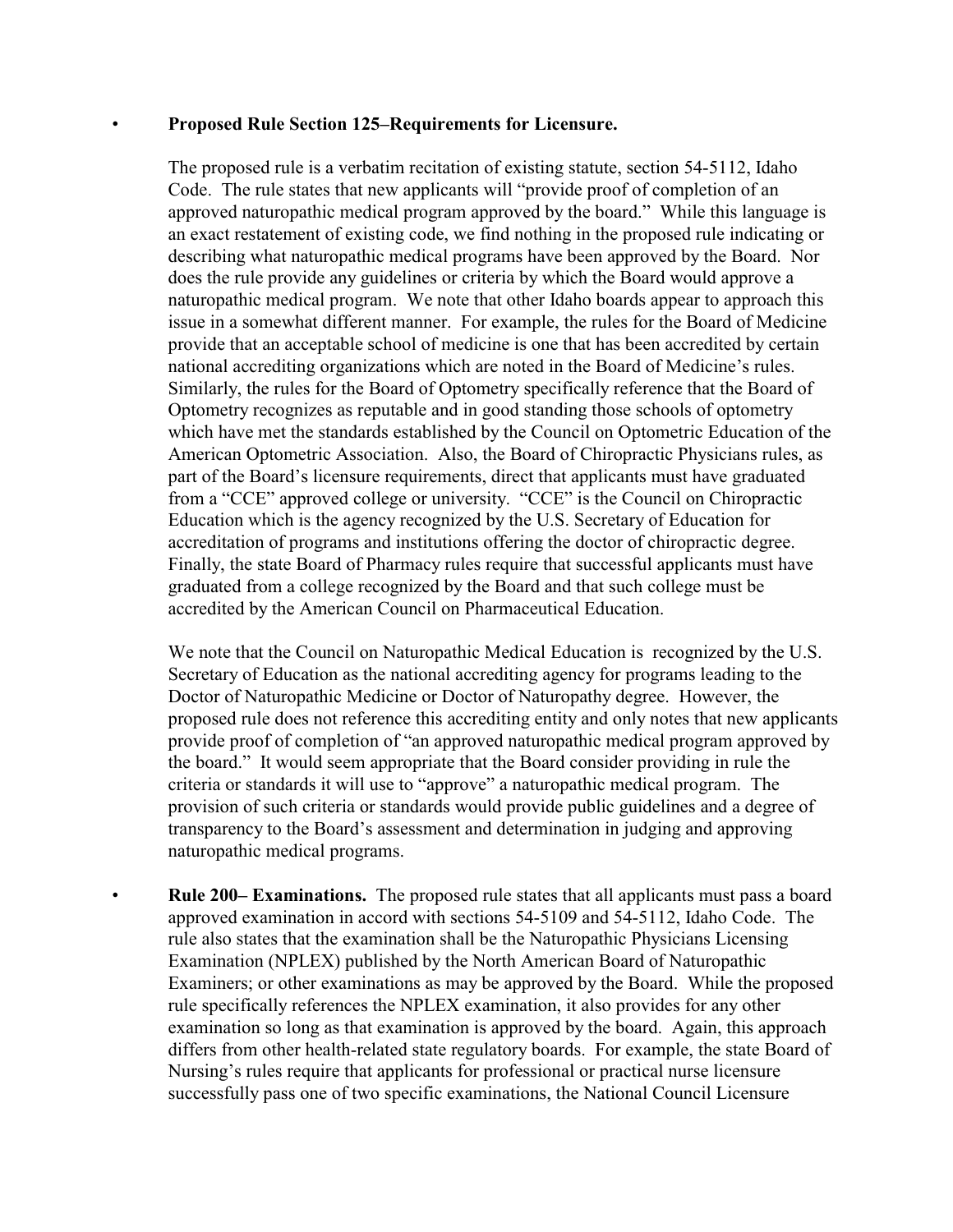Examination (NCLEX) or the State Board Test Pool Examination. (See, Section 222, Rules of the Board of Nursing). Similarly, rules of the State Board of Chiropractic Physicians require that applicants successfully pass the National Board Examinations administered by the National Board of Chiropractic Examiners. (See, Section 200, Rules of the State Board of Chiropractic Physicians). To the extent the Board desires flexibility in accepting examinations, it might consider providing in rule the guidelines or criteria such examinations are required to meet in order to obtain Board approval.

To reiterate and notwithstanding the comments we raise, the proposed rules appear to be within the authority granted to the Board under section 54-5109, Idaho Code.

cc: Tana Cory, Bureau Chief, Bureau of Occupational Licenses Cherie Simpson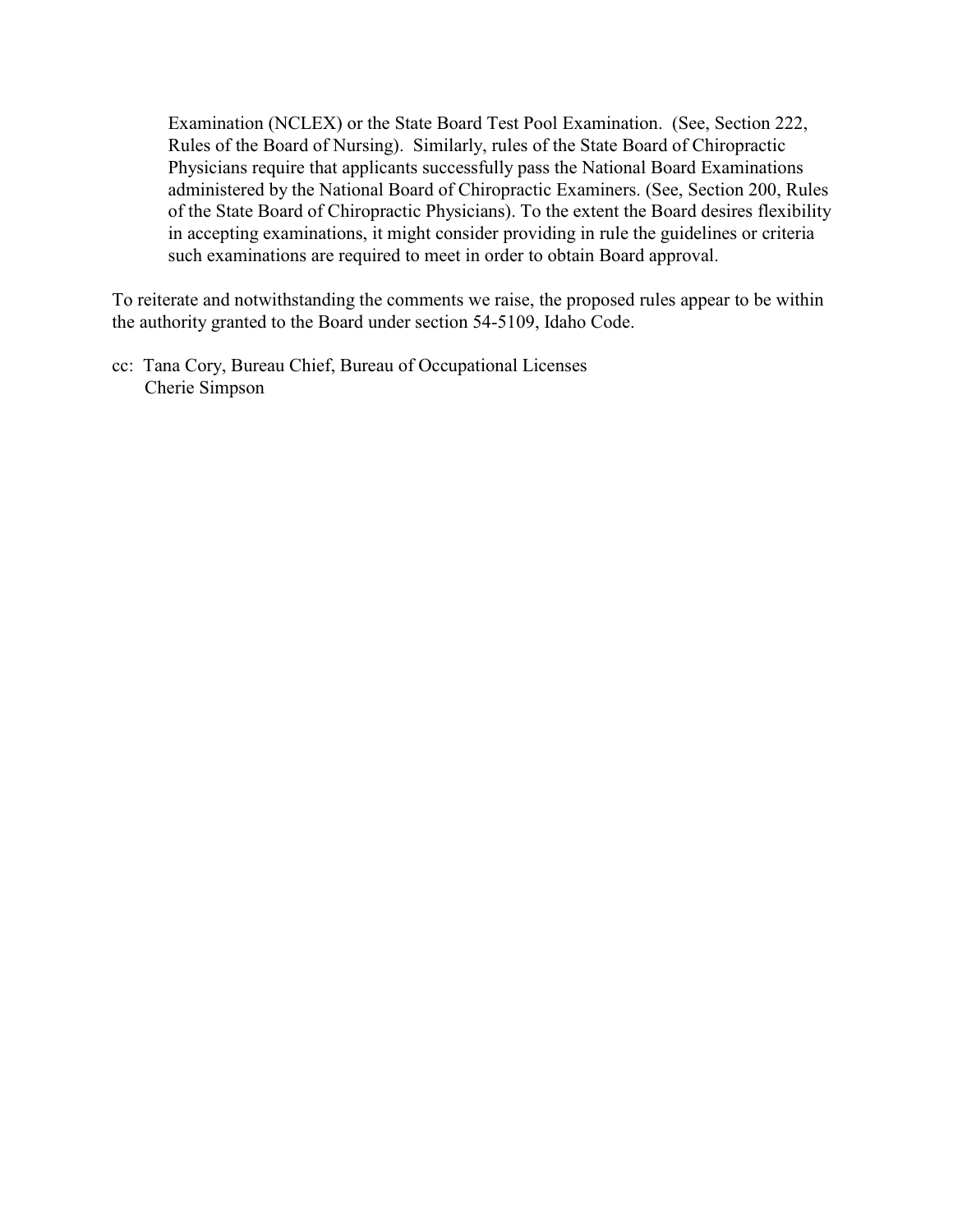# **IDAPA 24 - BUREAU OF OCCUPATIONAL LICENSES 24.24.01 - RULES OF THE BOARD OF NATUROPATHIC MEDICAL EXAMINERS DOCKET NO. 24-2401-0801 (FEE RULE) NOTICE OF RULEMAKING - PROPOSED RULE**

**AUTHORITY:** In compliance with Section 67-5221(1), Idaho Code, notice is hereby given that this agency has initiated proposed rulemaking procedures. The action is authorized pursuant to Section(s) 54-5109, Idaho Code.

**PUBLIC HEARING SCHEDULE:** Public hearing(s) concerning this rulemaking will be held as follows:

#### **WEDNESDAY - OCTOBER 15, 2008 - 10:00 am - 12:30 pm**

**BUREAU OF OCCUPATIONAL LICENSES 1109 Main St., Ste 220 Boise, ID**

The hearing site(s) will be accessible to persons with disabilities. Requests for accommodation must be made not later than five (5) days prior to the hearing, to the agency address below.

**DESCRIPTIVE SUMMARY:** The following is a nontechnical explanation of the substance and purpose of the proposed rulemaking:

The proposed rules provide contact information, definitions, an application process, requirements for license, fees, examination, renewal process, scope of practice, certification, and set standards for continuing education.

**FEE SUMMARY:** The following is a specific description of the fee or charge imposed or increased:

This board does not have rules in place. Fees are being established in this rule.

**FISCAL IMPACT:** The following is a specific description, if applicable, of any negative fiscal impact on the state general fund greater than ten thousand dollars (\$10,000) during the fiscal year as a result of this rulemaking:

This board does not have rules in place. Fiscal impact would be dependant on the number of applications submitted to the Board. These fees are dedicated funds and used to administer the Board of Naturopathic Medical Examiners.

**NEGOTIATED RULEMAKING:** Pursuant to Section 67-5220(1), Idaho Code, negotiated rulemaking was not conducted because a public hearing is scheduled to hear comments during comment period.

**ASSISTANCE ON TECHNICAL QUESTIONS, SUBMISSION OF WRITTEN COMMENTS:** For assistance on technical questions concerning the proposed rule, contact Cherie Simpson at (208)334-3233.

Anyone may submit written comments regarding this proposed rulemaking. All written comments must be directed to the undersigned and must be delivered on or before October 22, 2009.

DATED this 21st day of August, 2008.

Tana Cory Bureau Chief Bureau of Occupational Licenses 1109 Main St. Ste. 220 Boise, ID 83702 (208) 334-3233 Ph. (208) 334-3945,fax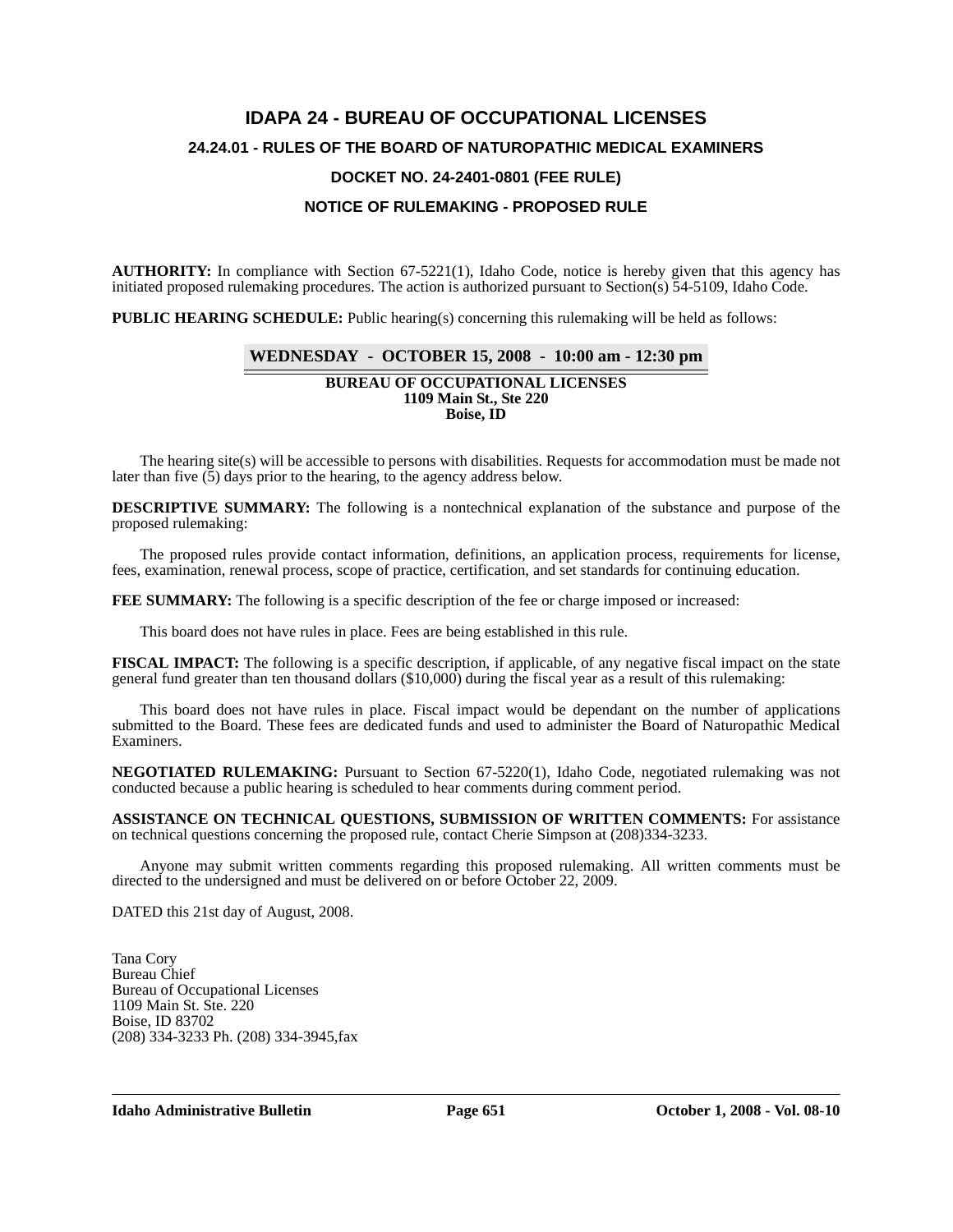## **THE FOLLOWING IS THE TEXT OF DOCKET NO. 24-2401-0801**

#### **IDAPA 24 TITLE 24 CHAPTER 01**

#### **24.24.01 - RULES OF THE BOARD OF NATUROPATHIC MEDICAL EXAMINERS**

#### **000. LEGAL AUTHORITY (RULE 0).**

These rules are hereby prescribed and established pursuant to the authority vested in the Board of Naturopathic Medical Examiners by the provisions of Section  $54-5109$ , Idaho Code.  $\qquad \qquad ($ 

#### **001. TITLE AND SCOPE (RULE 1).**

These rules shall be cited as IDAPA 24.24.01, "Rules of the Board of Naturopathic Medical Examiners." ()

## **002. WRITTEN INTERPRETATIONS (RULE 2).**

The board may have written statements that pertain to the interpretation of the rules of this chapter. Such interpretations, if any, are available for public inspection and copying at cost in the main office of the Bureau of Occupational Licenses. ( )

#### **003. ADMINISTRATIVE APPEALS (RULE 3).**

Administrative appeals shall be governed by the Administrative Procedure Act, Title 67, Chapter 52, Idaho Code.

( )

( )

#### **004. INCORPORATION BY REFERENCE (RULE 4).**

These rules do not incorporate by reference any document other than those Sections of Idaho Code so referenced.

#### **005. ADDRESS OF IDAHO BOARD OF NATUROPATHIC MEDICAL EXAMINERS (RULE 5).**

The office of the Board of Naturopathic Medical Examiners is located within the Bureau of Occupational Licenses, Owyhee Plaza, 1109 Main Street, Suite 220, Boise, Idaho 83702-5642. The phone number of the Board is (208) 334- 3233. The Board's FAX number is (208) 334-3945. The Board's e-mail address is nat@ibol.idaho.gov. The Board's official web site is at www.ibol.idaho.gov/nat.htm.  $($ )

#### **006. PUBLIC RECORDS (RULE 6).**

The records associated with the Board of Naturopathic Medical Examiners are subject to the provisions of the Idaho Public Records Act, Title 9, Chapter 3, Idaho Code. ( )

#### **007. -- 009. (RESERVED).**

#### **010. DEFINITIONS (RULE 10).**

**01. Board**. The State Board of Naturopathic Medical Examiners as prescribed in Section 54-5108, Idaho Code. Idaho Code. ( )

**02. Bureau**. The Bureau of Occupational Licenses as prescribed in Section 67-2602, Idaho Code.

( )

#### **011. -- 099. (RESERVED).**

#### **100. APPLICATIONS (RULE 100).**

**01. Application Form and Deadline**. An application shall be completed by all applicants for licensure upon a form approved by the Board. No application shall be accepted or considered by the Board until it is complete and all required fees have been paid. Completed applications must be be received by the bureau at least thirty (30)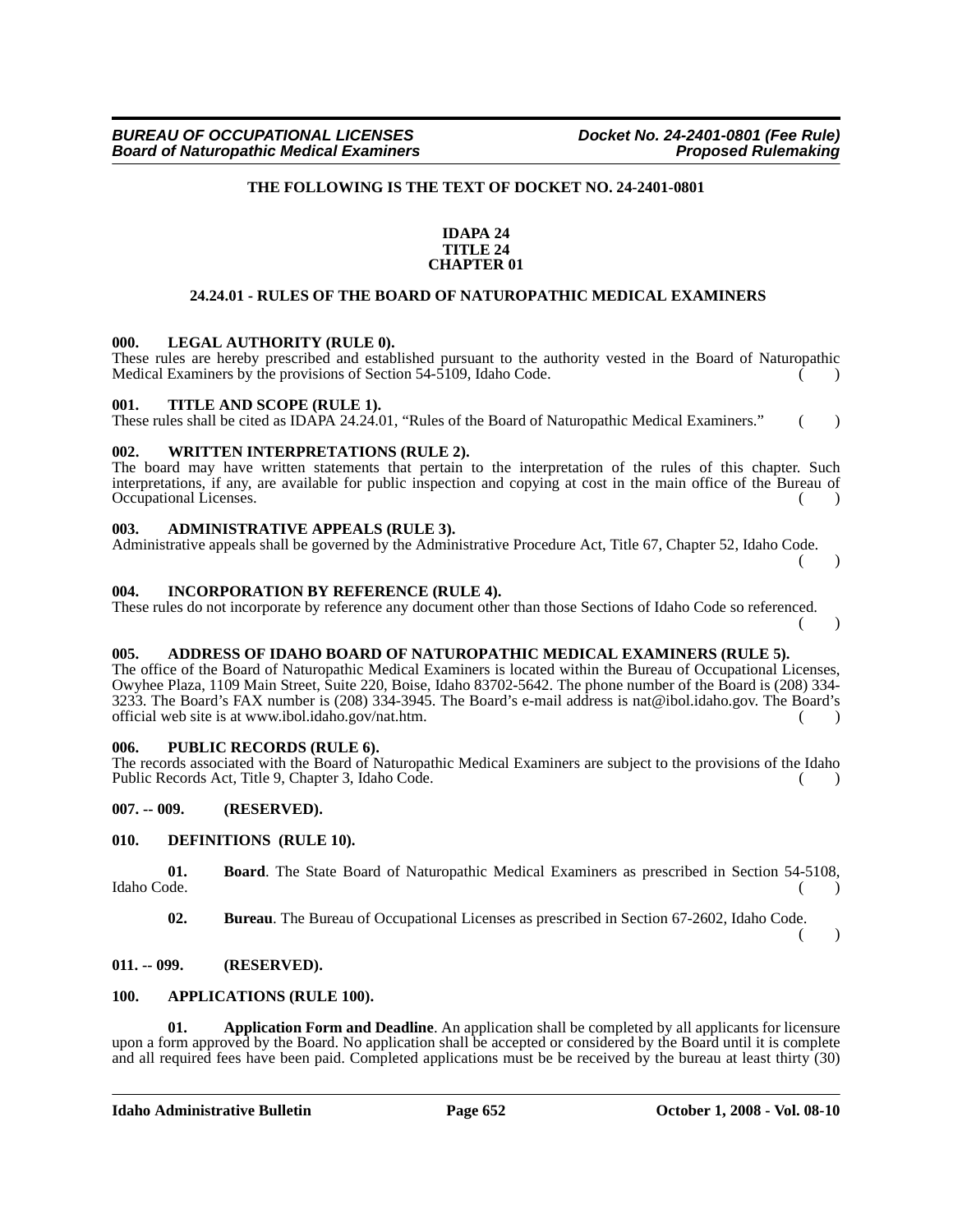days prior to the next scheduled Board meeting. Applications received less than thirty (30) days in advance will be held until a subsequent meeting. () and the state of the state of the state of the state of the state of the state of the state of the state of the state of the state of the state of the state of the state of the state of

**02. Official Transcripts**. All applicants shall arrange for official transcripts of all credits earned, at each approved educational institute, to be transmitted by the registrars of the educational institutes directly to the Board. If official transcripts are unobtainable, the applicant must submit a written explanation and provide any documentation the Board may request to assist in considering the application.

**03. Official Documentation**. Official documentation of meeting the experience and examination requirements of law and rule must be received by the Board directly from the entity or person responsible for validating said documentation. Applicants are responsible for requesting the required documentation from the appropriate entities and persons. If official documentation is unobtainable, the applicant must submit a written explanation and provide any documentation the Board may request to assist in considering the application.

 $($  )

**04. Termination**. Incomplete applications on file with the Bureau for a period in excess of one (1) year from the date of receipt by the Bureau shall be deemed denied and terminated by the Board. Application fees are non-refundable. ( )

## **101. -- 124. (RESERVED).**

## **125. REQUIREMENTS FOR LICENSURE (RULE 125).**

**01. New Applicants**. Pursuant to Section 54-5112, Idaho Code, new applicants will meet the following requirements:  $($ 

**a.** Provide proof, on a form provided by the board, of completion of an approved naturopathic medical program approved by the board.  $($ )

**b.** Have passed a competency-based examination approved by the board covering basic medical sciences and the diagnostic and clinical sciences consistent with the education, training and practice of naturopathic medicine. Such examination shall include, but not be limited to, exams in anatomy, biochemistry, microbiology, immunology, pathology, physiology, naturopathic philosophy and principles, physical and clinical diagnosis, lab diagnosis, diagnostic imaging, botanical medicine, naturopathic physical medicine, and nutrition. ( )

**c.** Applicants may be required to sit for a personal interview by the board to specifically review the applicant's qualifications, professional credentials, knowledge, and skills pertaining to the practice of naturopathic medicine.  $\qquad \qquad (\qquad )$ 

**d.** Possess a good, ethical and professional reputation. ( )

**e.** Be physically and mentally capable of safely practicing naturopathic medicine with or without reasonable accommodation.

**f.** Have never had a license to practice naturopathic medicine or other health care license, registration or certificate refused, revoked or suspended by any other state or country for reasons that relate to the applicant's ability to skillfully and safely practice naturopathic medicine, or other health care profession unless that license, registration or certification has been restored to good standing by that state or country.

**g.** All licensed naturopathic physicians shall have on file with the board a board-approved disclosure form stating the degrees, training, experience, credentials and the health care services they are board approved to provide.  $($   $)$ 

**h.** File a board-approved application and pay the required application and licensing fees. ()

**02. Endorsement**. Endorsement applicants shall meet the following requirements:  $($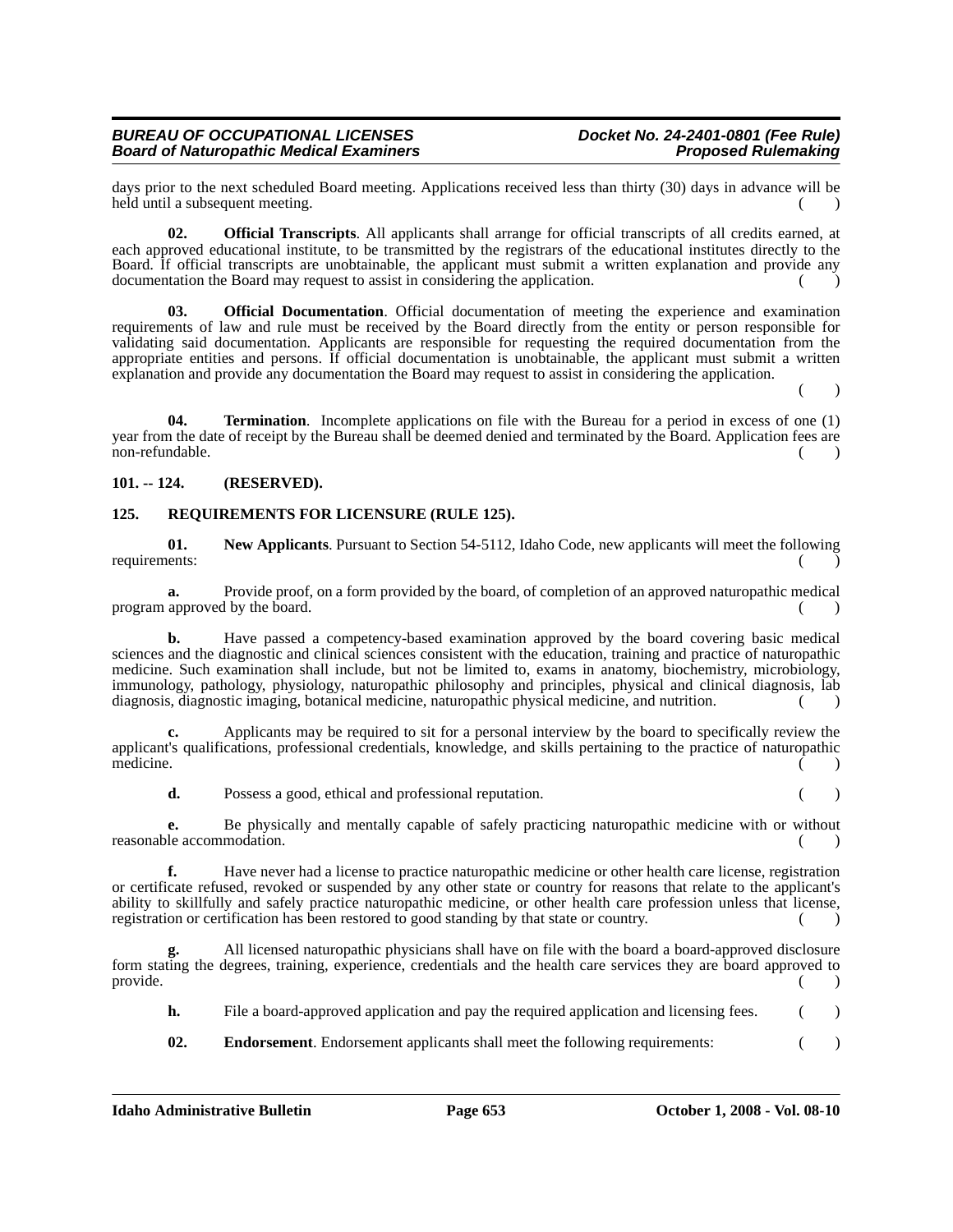**a.** Submit a complete application accompanied by the required application and licensure fees.  $($  )

**b.** Cause to be submitted official certification of a current license in good standing. ()

**c.** The licensure requirements from the jurisdiction where the applicant is currently licensed shall be of a standard not lower than the Idaho requirements. ( )

**d.** Sign an affidavit swearing under oath that they have fully reviewed and understand and will abide by the Naturopathic Physicians Licensing Act, Title 54, Chapter 51, Idaho Code, and the Board's Rules, IDAPA 24.24.01, "Rules of the Board of Naturopathic Medical Examiners." ( )

**e.** Have never had a license to practice naturopathic medicine or other health care license, registration or certificate refused, revoked or suspended by any other state or country for reasons that relate to the applicant's ability to skillfully and safely practice naturopathic medicine, or other health care profession unless that license, registration or certification has been restored to good standing by that state or country. ()

## **126. -- 149. (RESERVED).**

## **150. FEES (RULE 150).**

| 01. | <b>Application Fee.</b> Application Fee - Two hundred fifty dollars (\$250).           |            |               |
|-----|----------------------------------------------------------------------------------------|------------|---------------|
| 02. | <b>Original License Fee.</b> Original License Fee - Two hundred fifty dollars (\$250). | $\sqrt{2}$ | $\rightarrow$ |
| 03. | <b>Annual Renewal Fee.</b> Annual Renewal Fee $-$ Three hundred fifty dollars (\$350). |            | $\rightarrow$ |
| 04. | Non-Refundable. All fees are non-refundable.                                           |            |               |

#### **151. -- 199. (RESERVED).**

#### **200. EXAMINATIONS (RULE 200).**

All applicants must pass a board approved examination in accordance with Sections 54-5109 and 54-5112, Idaho Code. (i) in the contract of the contract of the contract of the contract of the contract of the contract of the contract of the contract of the contract of the contract of the contract of the contract of the contract of t

**01. Approved Examination**. The examination shall be the Naturopathic Physicians Licensing Examination (NPLEX) published by the North American Board of Naturopathic Examiners; or (

**02. Other Examination**. Other examinations as may be approved by the Board.  $($ )

**03. Minimum Passing Score**. The minimum passing score for each section of the NPLEX examination or any other examination approved by the Board shall be the passing score determined by the examination entity.

## **201. -- 249. (RESERVED).**

## **250. RENEWAL OR REINSTATEMENT OF LICENSE (RULE 250).**

**01. Expiration Date**. All licenses expire and must be renewed annually in accordance with Section 67- 2614, Idaho Code. Applicants for renewal must provide documentation of having met the continuing education requirement for the twelve (12) month period preceding renewal. Licenses not renewed prior to expiration shall be cancelled. (a)

**02. Reinstatement**. Any license cancelled for failure to renew may be reinstated in accordance with Section 67-2614, Idaho Code and the applicant shall submit proof of having met the required continuing education for the twelve  $(12)$  month period preceding renewal.  $($ )

**Idaho Administrative Bulletin Page 654 October 1, 2008 - Vol. 08-10**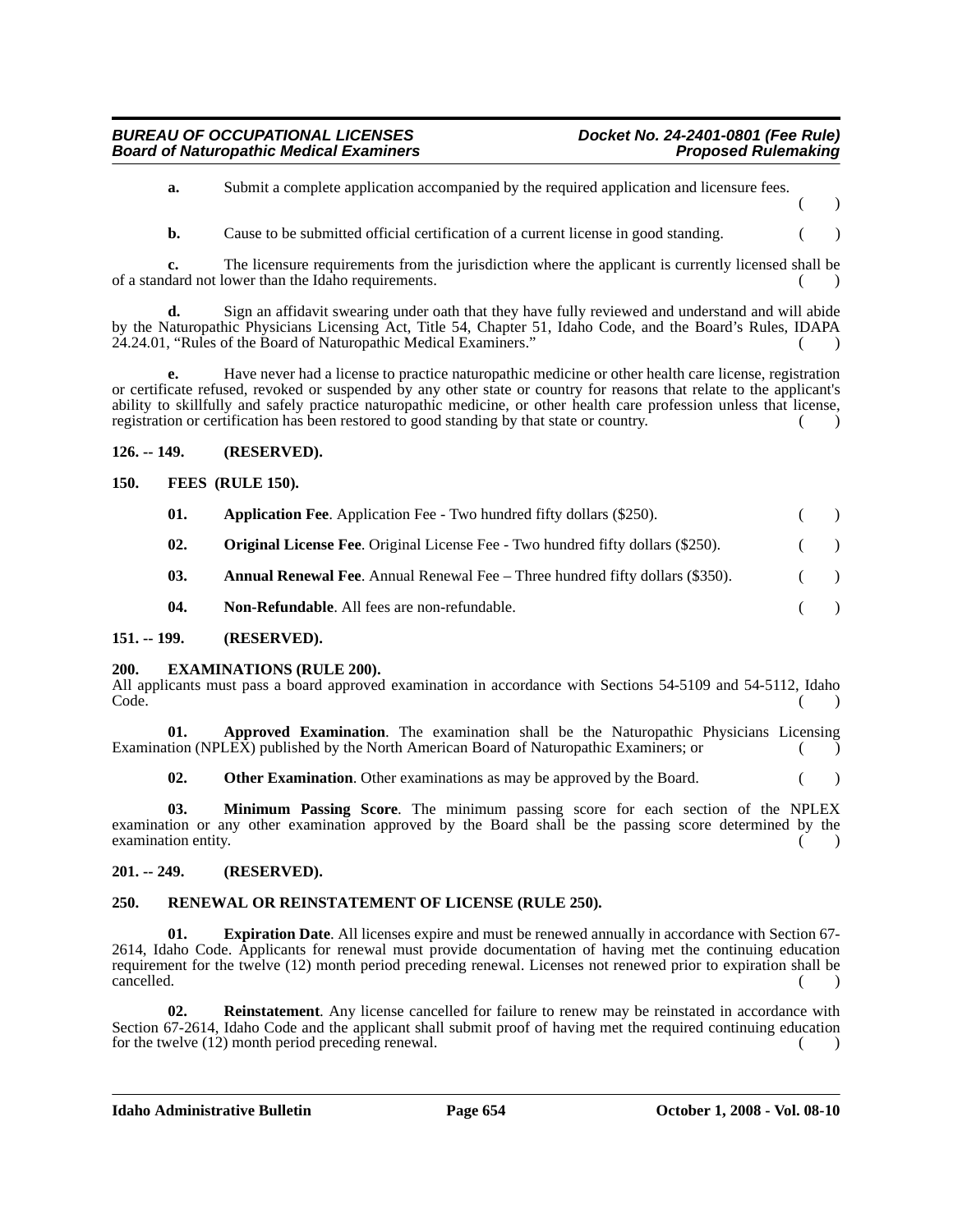#### *BUREAU OF OCCUPATIONAL LICENSES Docket No. 24-2401-0801 (Fee Rule)* **Board of Naturopathic Medical Examiners**

**03. Cancelled License**. A license that has been cancelled for a period of more than five (5) years may be re-issued in accordance with Section 67-2614, Idaho Code. ( )

## **251. -- 299. (RESERVED).**

## **300. SCOPE OF PRACTICE (RULE 300).**

A naturopathic physician is authorized to provide only services and treatments for which that licensee has been appropriately trained and prepared by board approved education, continuing education, and practical experience. Information contained within the application together with supporting documentation maintained by the licensee shall be prima facie evidence of the licensee's education and experience. It is the responsibility of the individual licensee to maintain adequate documentation of education and experience appropriate to the services and treatments being provided to the public. ( )

**01. Treatments**. The scope of practice as defined in Section 54-5104, Idaho Code and may include dispensing, administering, ordering, prescribing or performing the following:

**a.** Oral and parenteral food, extracts of food, nutraceuticals, vitamins, amino acids, minerals, enzymes, botanicals, and their extracts, homeopathic medicines, all dietary supplements and nonprescription drugs as defined by the Federal Food Drug and Cosmetic Act.  $($ )

**b.** Prescription substances as determined by the naturopathic formulary council. ()

**c.** Hydrotherapy, naturopathic physical medicine and modalities consistant with naturopathic medical education and training, colon hydrotherapy, and therapeutic exercise. Devices including but not limited to therapeutic devices, barrier contraception, and durable medical equipment. ( )

**d.** Health education and health counseling. (a)

**e.** Repair and care incidental to superficial lacerations and abrasions, removal of foreign bodies located in the superficial tissues. (

#### **301. CERTIFICATION (RULE 301).**

**01. Intravenous Therapy Certification**. Intravenous therapy certfiication requires proof of completion of appropriate coursework and number of hours as determined by the formulary council.  $($ 

## **302. -- 349. (RESERVED).**

## **350. CONTINUING EDUCATION (RULE 350).**

**01. Hours**. Licensees must complete twenty (20) hours of continuing education each year of which at least five (5) hours must be in pharmacology. ( )

**02. Subject Material**. The subject material of the continuing education requirement shall be germane to the practice of naturopathic medicine and either: ( )

**a.** Sponsored by an approved naturopathic medical program; or  $($ )

**b.** Otherwise approved by the board. ( )

**03. Verification of Attendance**. It shall be necessary for each licensee to maintain verification of attendance by securing authorized signatures or other documentation from the course instructors or sponsoring institution substantiating any and all hours attended by the applicant. This verification shall be maintained by the licensee and provided to the Board upon the request of the Board or its agent. ( )

**Distance Learning and Home Study**. The board may approve any course of study for continuing education credit that does not include the actual physical attendance of the applicant in a face-to-face setting with the